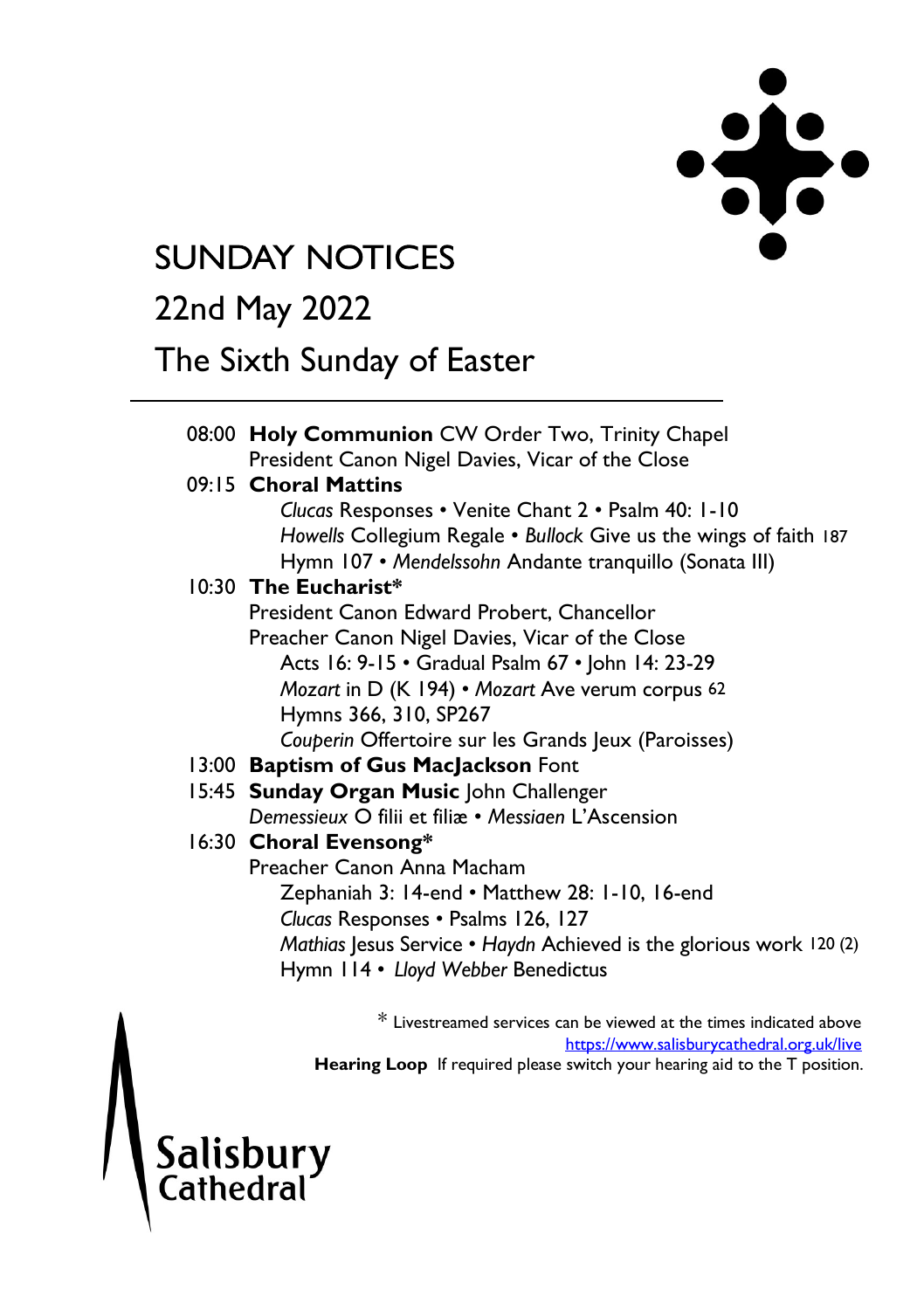Monday to Friday: 7.30am **Morning Prayer** & 7.50am **Holy Communion,** Trinity Chapel

| Monday 23    | Rogation Day<br>10:00 Funeral of Canon Ann Philp Quire<br>17:30 Choral Evensong<br>Clucas Responses . Psalms 114, 115<br>Bevan Magnificat (tone vi) • Holst Nunc dimittis<br>Parry My soul, there is a country 492 (1)                                                                                                                                     |
|--------------|------------------------------------------------------------------------------------------------------------------------------------------------------------------------------------------------------------------------------------------------------------------------------------------------------------------------------------------------------------|
| Tuesday 24   | John and Charles Wesley, evangelists, hymn writers, 1791 and 1788;<br>Rogation Day<br>12:00 Holy Communion attended by the Mothers' Union<br>CW Order One, Trinity Chapel<br>17:30 Choral Evensong<br>Clucas Responses . Psalm 119: 1-32<br>Park Salisbury Canticles . Vaughan Williams Valiant for Truth 600                                              |
| Wednesday 25 | The Venerable Bede, monk, scholar, historian, 735; Aldhelm, Bishop of<br>Sherborne, 709; Rogation Day<br>15:30 Weekly Reflection Online<br>17:30 Evening Prayer for Aldhelm, Bishop of Sherborne<br>Psalm 84                                                                                                                                               |
| Thursday 26  | <b>Ascension Day</b><br>12:00 Holy Communion BCP 1662, Trinity Chapel<br>17:30 The Eucharist for Ascension Day<br>President The Very Revd Nicholas Papadopulos, Dean<br>Preacher The Revd Steve Chalke<br>Acts 1: 1-11 • Ephesians 1: 15-end • Luke 24: 44-53<br>Mozart in C (K 220) • Stanford Coelos ascendit hodie 570 (2)<br>Hymns on order of service |
| Thursday 27  | 09:00 Salisbury Cathedral School Assembly<br>12:00 Rosary Prayer Group Chapel of St Edmund and St Thomas<br>17:30 Choral Evensong sung by the Lay Vicars<br>Plainsong Responses . Psalms 126-131<br>Plainsong Canticles • Purcell O remember not our old sins 412<br>19:00 & 21:00 Wiltshire Creative and La Folia: Stone Songs by Howard Moody            |
| Saturday 28  | 08:30 Morning Prayer said, Trinity Chapel<br>08:50 Holy Communion said, Trinity Chapel<br>17:30 Choral Evensong sung by the Blythburgh Singers<br>Sumsion Responses . Psalm 138<br>Murrill in E . Stanford Te deum in B flat 638<br>Hymn 362<br>19:00 Wiltshire Creative & Bournemouth Symphony Orchestra:<br>Jubilee Concert                              |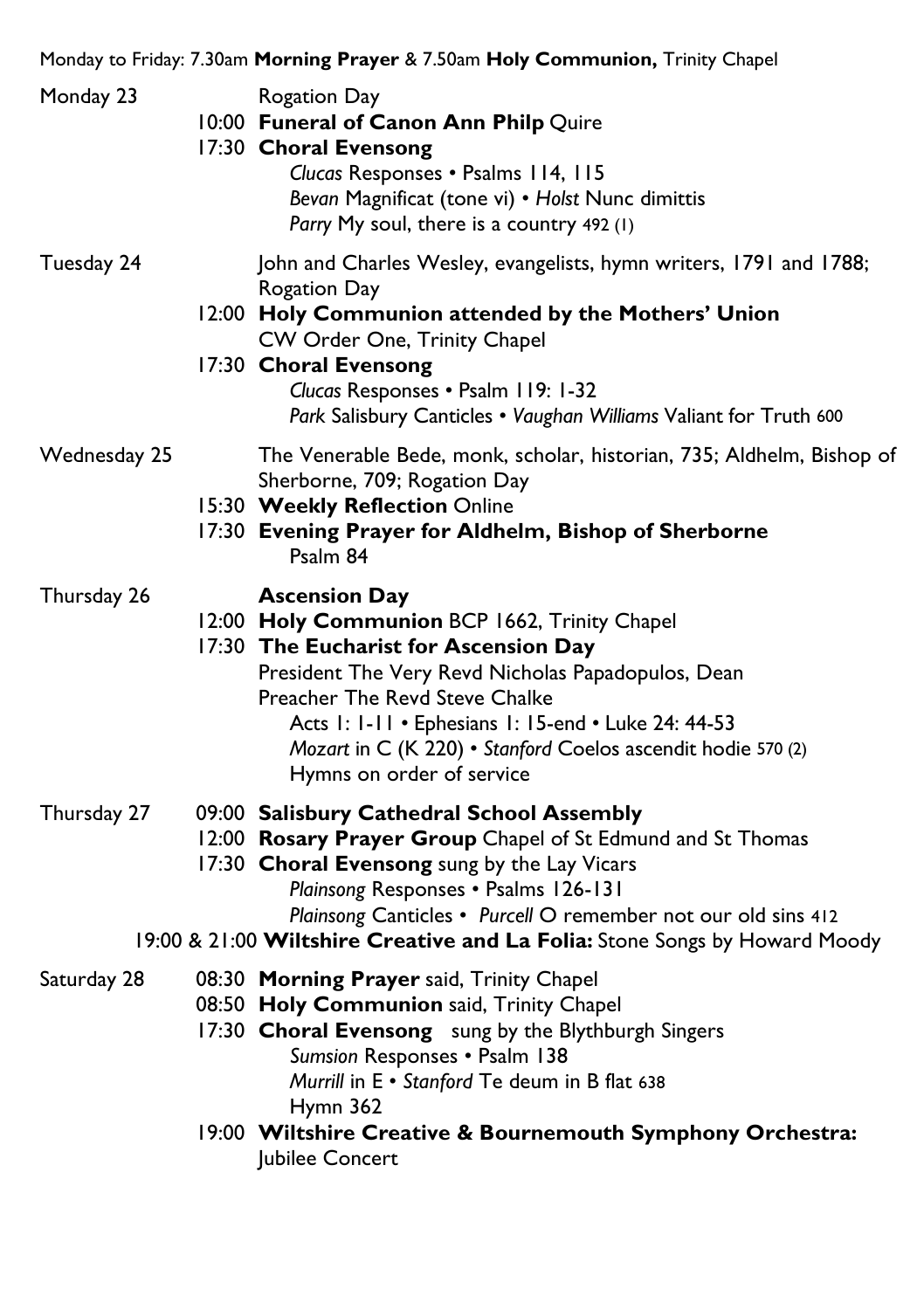#### Sunday 29 **The Seventh Sunday of Easter**

- 08:00 **Holy Communion** CW Order Two, Trinity Chapel President Canon Edward Probert, Chancellor
- 09:15 **Morning Prayer** said, Trinity Chapel
- 10:30 **The Eucharist\*** sung by the Blythburgh Singers President The Revd Maggie Guillebaud Preacher Canon Edward Probert, Chancellor Acts 16: 16-34• John 17: 20-end *Darke* in E • *Hurd* Love bad me welcome
	- Hymns 352, 134, 271, 443
- 13:00 **Baptism of Elsi Rose Palmer** Font
- 14:00 **Oak Apple Day Ceremony**
- 16:30 **Choral Evensong\*** sung by the Blythburgh Singers Preacher The Revd Pete Atkinson, Minor Canon for Young People Isaiah 44: 1-8 • Ephesians 4: 7-16 *Clucas* Responses • Psalm 68: 1-12 *Stanford* in C • *Finzi* God is gone up 195 Hymn 332

### **Intercessions**

*The Sick:* Stuart Richards, David Brown, Jill Brown, Carina Kinnear, Jennifer Sedman, Keith Whitmore, Rajashri Lakshmipathi, John Rodriguez.

*The Recently Departed:* Ann Philp, Tony Peace, Gordon Mitchell, Gill Baker, Dorothy Malcolm, Iyabo Ayodele.

*Year's Mind:* Shirley Clark (2021), Margaret Rosemary Thomas (2015), Howard Philp (1978).

*May Prisoner of Conscience:* Artist Aleksandra Skochilenko was arrested on the 11th of April and interrogated until three o'clock the next morning. She is accused of replacing price tags with anti-war information and slogans in a supermarket in Saint Petersburg on the 31st of March. She was charged with "disseminating knowingly false information about the use of Russian Armed Forces" and placed in pre-trial detention until the 1st of June. Aleksandra Skochilenko has a serious health condition and therefore placing her in pre-trial detention, where she would not be getting the appropriate diet or medical care she needs, puts her health and wellbeing at risk. She faces up to ten years in prison if she is convicted.

## **Residence this week**

Canon Edward Probert Saturday 28 May: The Very Revd Nicholas Papadopulos.

## **Cathedral Notices**

**The Dean** is preaching at St George's, Langton Matravers, this morning.

**Staying Safe.** It is no longer necessary to wear a mask whilst attending Cathedral worship. However, those administering communion will continue to wear masks during the distribution of communion. Please feel free to wear a mask or not, as you prefer.

**Traidcraft stall this Sunday**. We are delighted that our next Fairtrade stall after the 10.30 service will be this Sunday, 22 May, selling goods direct from Traidcraft. We don't have the facility to take cards, so payment by cash or cheque please. We look forward to receiving your custom! *Pip Carter & Rachel Lucas.*